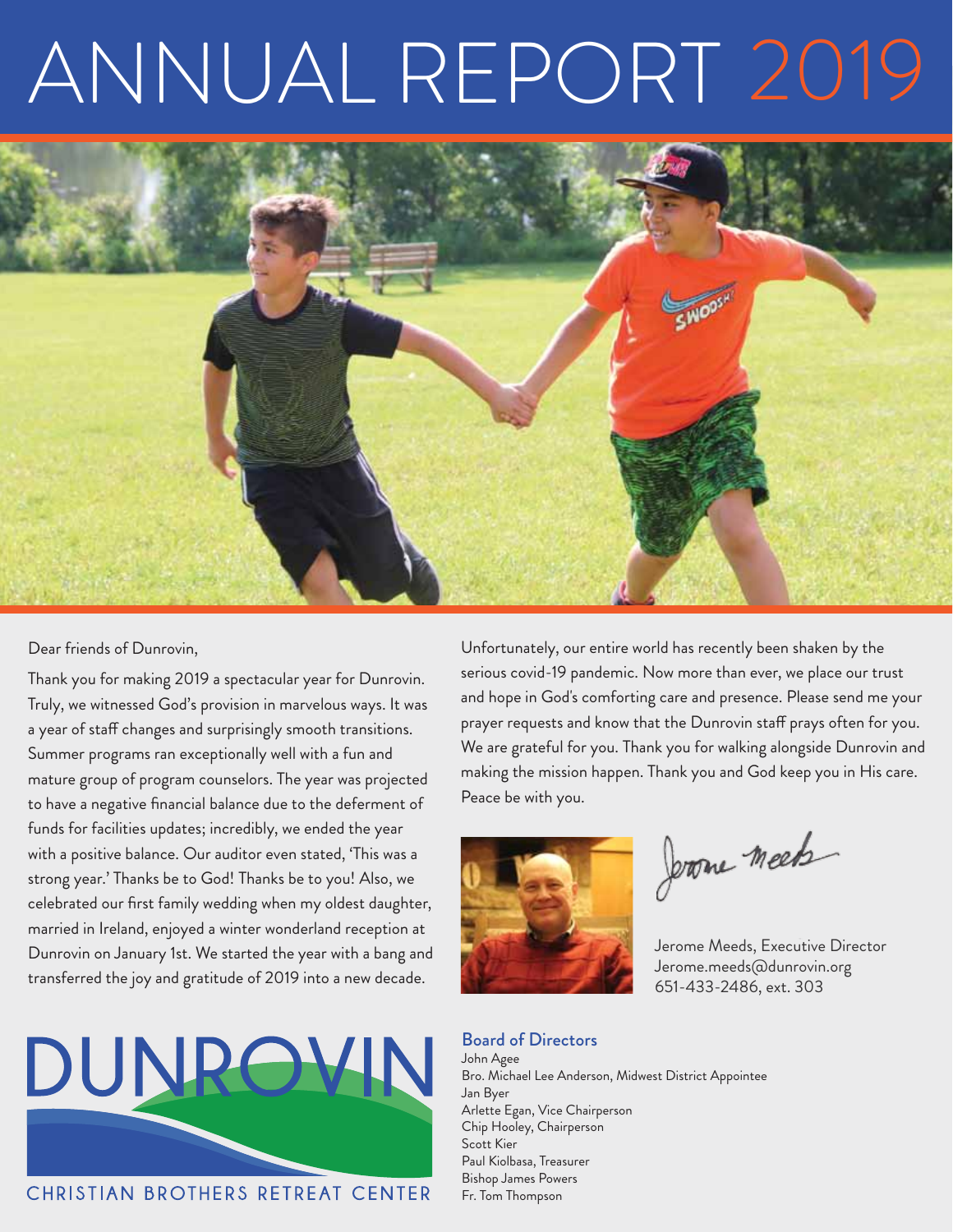

198 kids joined in Summer Leadership Camp: 111 from Chicago, 87 from the Twin Cities.



Your generous donations brought 111 underserved youth in the LEAD program on faith-filled adventures.



**YOUTH** 

Mentoring relationships are an important element in all of Dunrovin youth programs.



The four pillars of youth programs are growth in faith, personal development, community, and servant leadership.



56 Getaway Youth Retreat students grew in their Catholic faith and community.



44 DLITE participants worked on character growth, teambuilding, and leadership challenges.



At-risk youth play freely when they come to the safe haven of God's outdoors.



Youth retreat students learn new skills that stretch them out of their comfort zones, even while they have fun.

Students from 4 countries and 6 states have joined in Dunrovin's youth programs. Thank you for helping to change their little corner of the world.

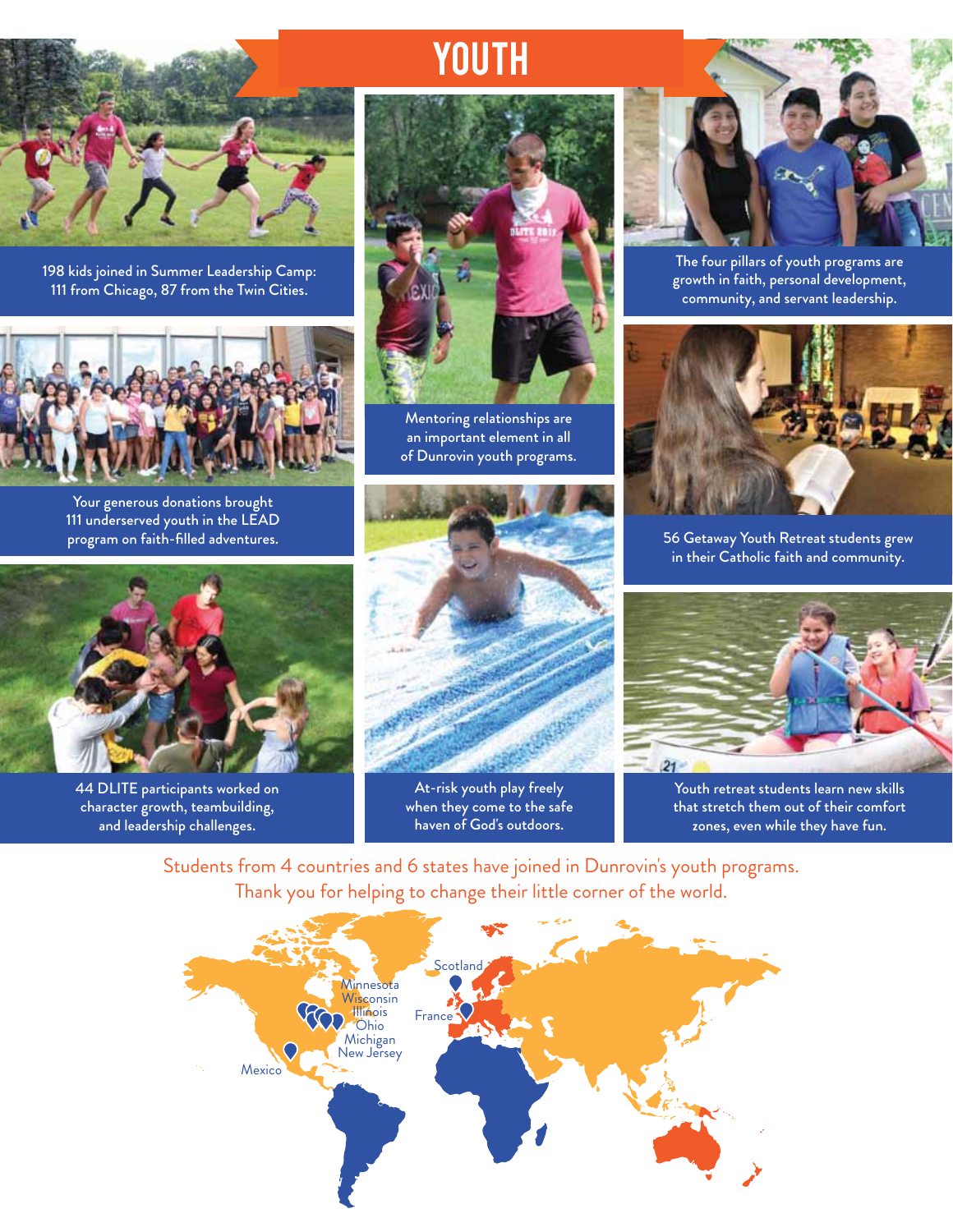## Funds raised 86% increase over 2018



Total Income: \$508,011 Total Expenses: \$505,567

Net ordinary income \$2,444

# THANK YOU!

1 Grand Piano • 1 Matching Challenge • 2 Grants 8 Sunset Benefit Cruise Sponsors • 13 De La Salle Christian Brothers 31 Gifts in kind, including Surplus Supply and Loaves & Fishes 131 Individuals who gave

267 Sunset Benefit Cruise guests enjoyed a gorgeous evening on the St. Croix Boat & Packet's *Avalon*. Many thanks to cruise sponsors Lynne Johnston, Mainstreet Bar & Grill, Catholic United Financial, Premier Banks, Mall of America, US Foods, and Casper's Cherokee. Much gratitude to all who helped Dunrovin raise a net over \$26,000 for our youth programs.



Archbishop Hebda blesses Baby Maklynn on the Sunset Benefit Cruise in July



Completion of \$64K mansard roof (destroyed in a 2017 hailstorm)



WCCO meteorologist Mike Lynch regaled guests with his spectacular Star Watch Party in October